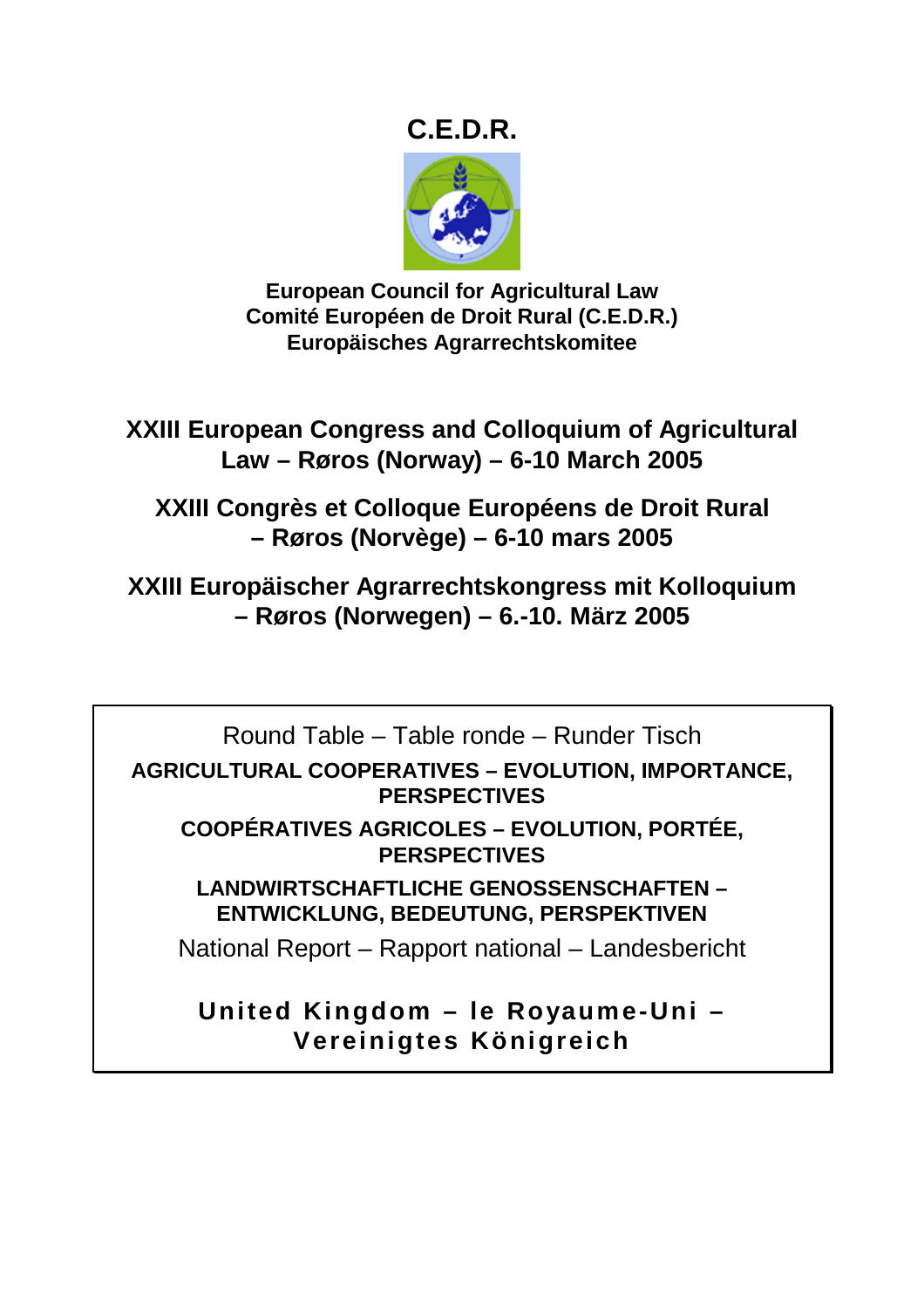#### **United Kingdom report – Rapport du Royaume-Uni – Bericht des Vereinigten Königreichs**

**Andrea NICHOLLS** 

.

# **Agricultural Co-operatives – Evolution, Importance and Perspectives**

#### **1. Generalities**

**1a.** The Agricultural Co-operative hasn't really flourished in England and Wales, the literature instead refers to FCB's (Farmer Controlled Businesses) most of which are in fact constituted as limited companies rather than co-operatives under the terms of the Industrial and Provident Societies Act. An industrial and provident society is an organisation conducting an industry business or trade either as a co-operative or for the benefit of the community, and is registered under the Industrial and Provident Societies Act. Co-operatives are run for the mutual benefit of their members with any surplus being ploughed back into the organisation to provide better services and facilities. A society for the benefit of the community, an industrial and provident societies number ends in R or RS. An Industrial and Provident Society is registered with the Financial Services Authority.

It is interesting to note that the "co-operative development model" provided by Co Active, the co-operative development agency for the south west of England provides for a company limited by guarantee and not an industrial and provident society. A company limited by guarantee is normally incorporated for non profit making functions. The company has no share capital and has members rather than shareholders, the members of the company guarantee to contribute a predetermined sum to the liabilities of the company which become due in the event of the company being would up. A member's contribution is normally £1. The Memorandum of Association of the company usually includes a non-profit distribution clause and these companies are usually formed by clubs, professional trade or research bodies. A company limited by guarantee is registered at Companies House.

A survey carried out by English Food and Farming Partnerships in 2001 found that there are currently 563 farmer controlled businesses in the UK. Of these, 221 are constituted as Industrial and Provident societies, 154 as private limited companies (limited by guarantee) and 6 as public limited companies. The remaining 177 gave no response as to their legal constitution.

The farmer controlled businesses employ 13,600 staff and have a combined membership of 241,000 producers. The major share of turnover of these businesses is accounted for by the marketing of members produce amounting to £5.4 billion in 1999.

**1b.** Co-operatives have their roots in the late  $18<sup>th</sup>$  and early  $19<sup>th</sup>$  centuries during the industrial revolution.

The co-operative venture launched by the Rochdale Pioneers in 1844 is generally seen as a turning point in the growth of the co-operative movement. The Cooperative wholesale society now the co-operative group was set up as a supply organisation by Rochdale and other retail societies in 1863. The society began to manufacture products for sale in co-op stores and developed the co-op brand and set up the country's only co-operative insurer as well as the co-operative bank. A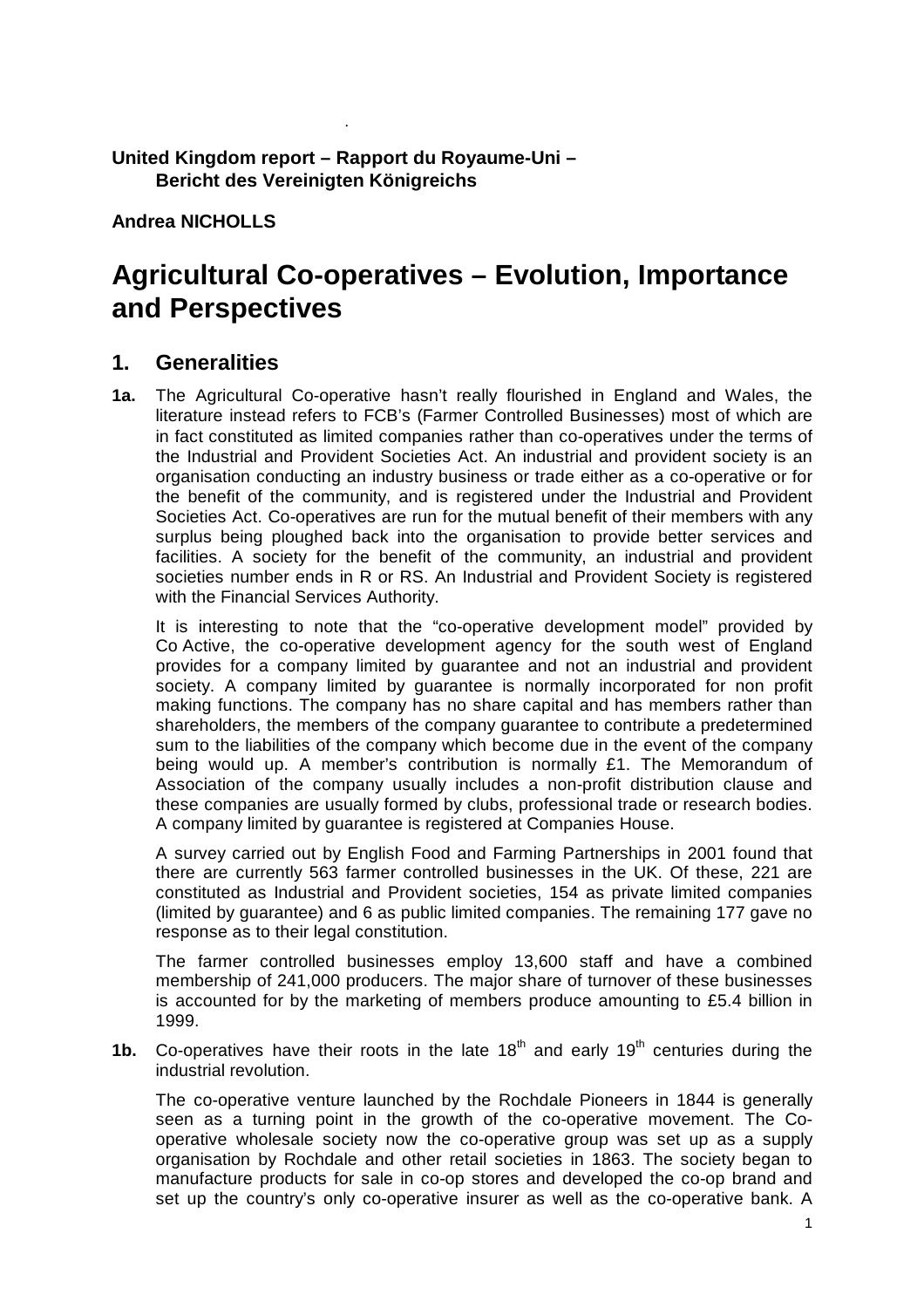federal body for all co-ops the co-operative Union (now Co-operatives UK) was established in 1869.

#### **2. Definitions – sources**

.

- **2a.** Whatever its legal constitution to be recognised as a genuine co-operative, a business will have the following characteristics:
	- It will be carrying on an industry, business or trade;
	- It will be run primarily for the benefit of its members;
	- Control will be on a one member one vote basis;
	- Interest paid on money borrowed must be limited;
	- There must be no artificial restrictions placed upon membership;
	- It will be a "not for personal profit" organisation.
- **2b.** Co-operatives which are not constituted under the Companies act are subject to the Industrial and Provident Societies Act 1965, as discussed below in the context of Agricultural Co-operatives.
- **2c.** There is no statutory or other general definition of an Agricultural Co-operative that applies. Such a co-operative may be as between farmers, or between farmers and others manufacturers or marketers as the members of the co-operative decide. Although to benefit from the exclusions from competition, regulations and tax more specific criteria must be met.
- **2d.** Agricultural Co-operatives as other forms of Co-operatives are governed by the provisions of the Industrial and Provident Societies Act 1965. There is no separate statute for Agricultural Co-Operatives which register as Societies under the Act.
- **2e.** Any society registered under the Act (including any Agricultural Co-operative) is free to define its own rules - but they must contain provision for the following:
	- The name of the society;
	- The objects of the society;
	- The place which is to be the society's registered office;
	- The terms of admission of members:
	- The mode of holding meetings, voting rights and the means for altering the rules of the society;
	- The appointment and removal of the committee and the officers of the society;
	- The maximum number of shares which a member can hold:
	- Provision as to whether shares are to be transferable and the mechanics of how shares can be transferred;
	- Provision for the auditing of the societies accounts and the appointment of auditors;
	- How any profits made by the society are to be used or distributed to members;
	- Whether the societies funds can be invested and if so where.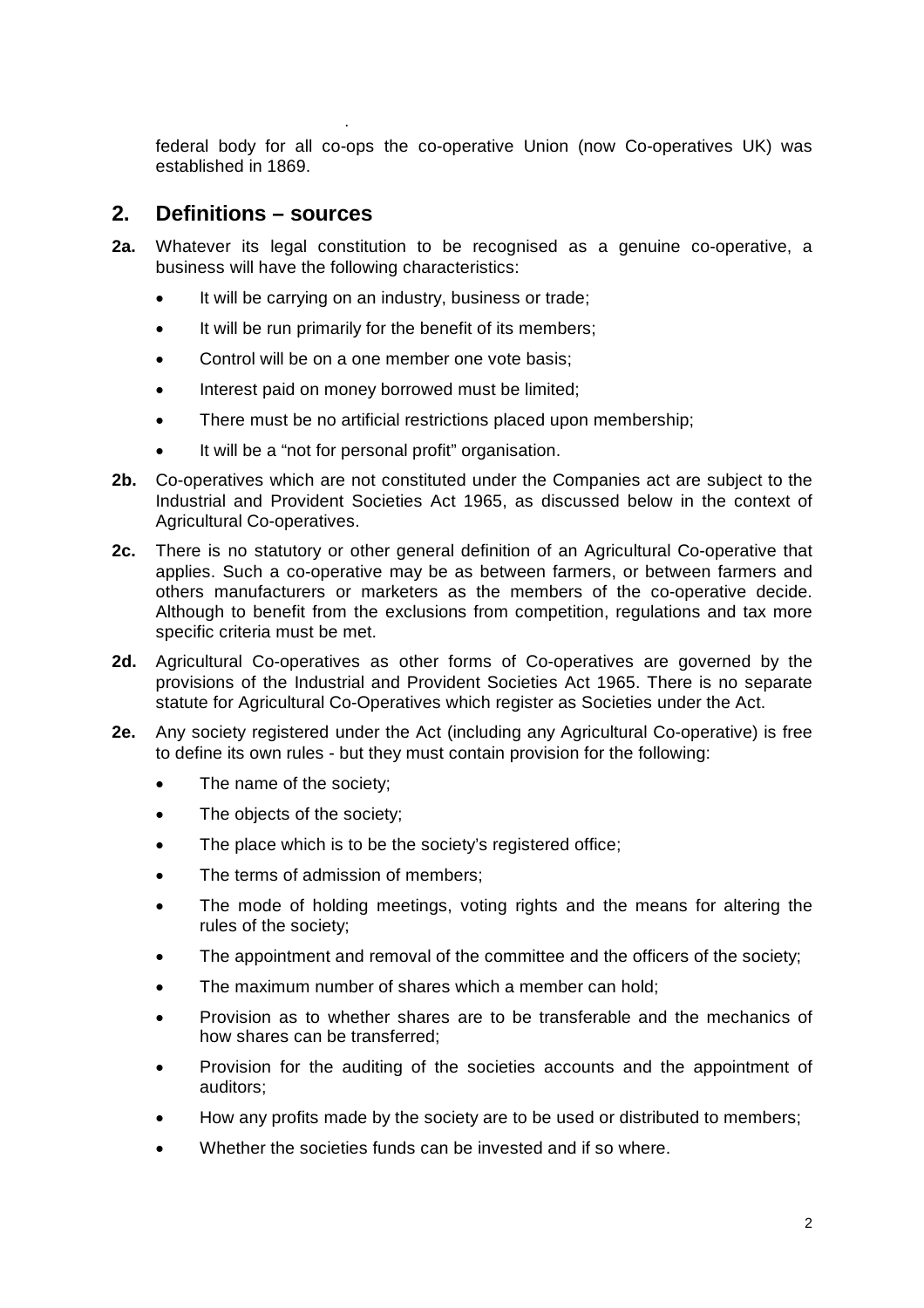## **3. Constitution of the Agricultural Co-operatives**

.

- **3a.** The most common objective of an Agricultural Co-operative is to provide a mechanism whereby individual farmers can join together to gain marketing strength to improve the profitability of their core businesses.
- **3b**. There are no regulations on the capital constitution of an Agricultural Co-operative save for those contained in the provisions of the Industrial and Provident Societies Act.
- **3c.** Anyone can be a member of a co-operative society if the terms of the Society admit them, please refer to the answer to 3b above.
- **3d.** The only state control of the constitution is via the Industrial and Provident Societies Act as referred to above. Although where a co-operative wishes to take full advantage of the tax concessions available, other criteria must also be met. See below.
- **3e.** The Statute for a European Co-operative Society was put to consultation in a Document prepared by HM Treasury in 2001. Given that the implementation deadline for the European Co-operative Society statute is late 2006, the Treasury advises that it intends to publish a further consultation document on the legislation to make this statute effective in UK law by the end of 2005. No firm timetable however, has been set.

### **4. Organisation: Organs of direction of agricultural co-operative societies**

- **4a.** The societies whether companies or Industrial and Provident societies determine their own organs of direction. Although for an industrial and provident society the one-man one vote rule applies, a limited company may decide to allocate voting rights proportionately to shareholding.
- **4b.** A co-operative constituted as an Industrial and Provident Society is governed by the terms of its constitution and one constituted as a company by its memorandum and articles. An example of the type of corporate governance operated by an agricultural co-operative can be taken from Anglia Farmers Ltd. This co-operative is an Industrial and Provident Society. It has a Board of 8 directors and the chairman all of whom are farmer members of the co-operative save for the Chairman who was formerly a partner in a multi national firm of accountants. Directors' contracts are available to members to increase the accountability of the board. The members' capital investment results in a share allocation limited to a minimum subscription of 50 £1 shares. The only benefit to the structure of the co-operative as an Industrial and Provident Society is that its mutual status means that it pays no tax on its trading profit. However it is anticipated that in the longer term an Industrial and Provident Society may not be the most appropriate structure for an undertaking of this size. The objective of the co-operative is to deliver price reduction to its members on commodities such as feed, seed, fuel and fertiliser through the exercise of its enhanced buying power. The price at which it buys is the price at which it sells with price adjustments being passed to members through rebates only a very small percentage being retained to cover administration costs.

## **5. Functions**

It is impossible to answer questions 5a to 5h with the degree of specificity, which the drafting of the question anticipates. The activity of the co-operative society, its connections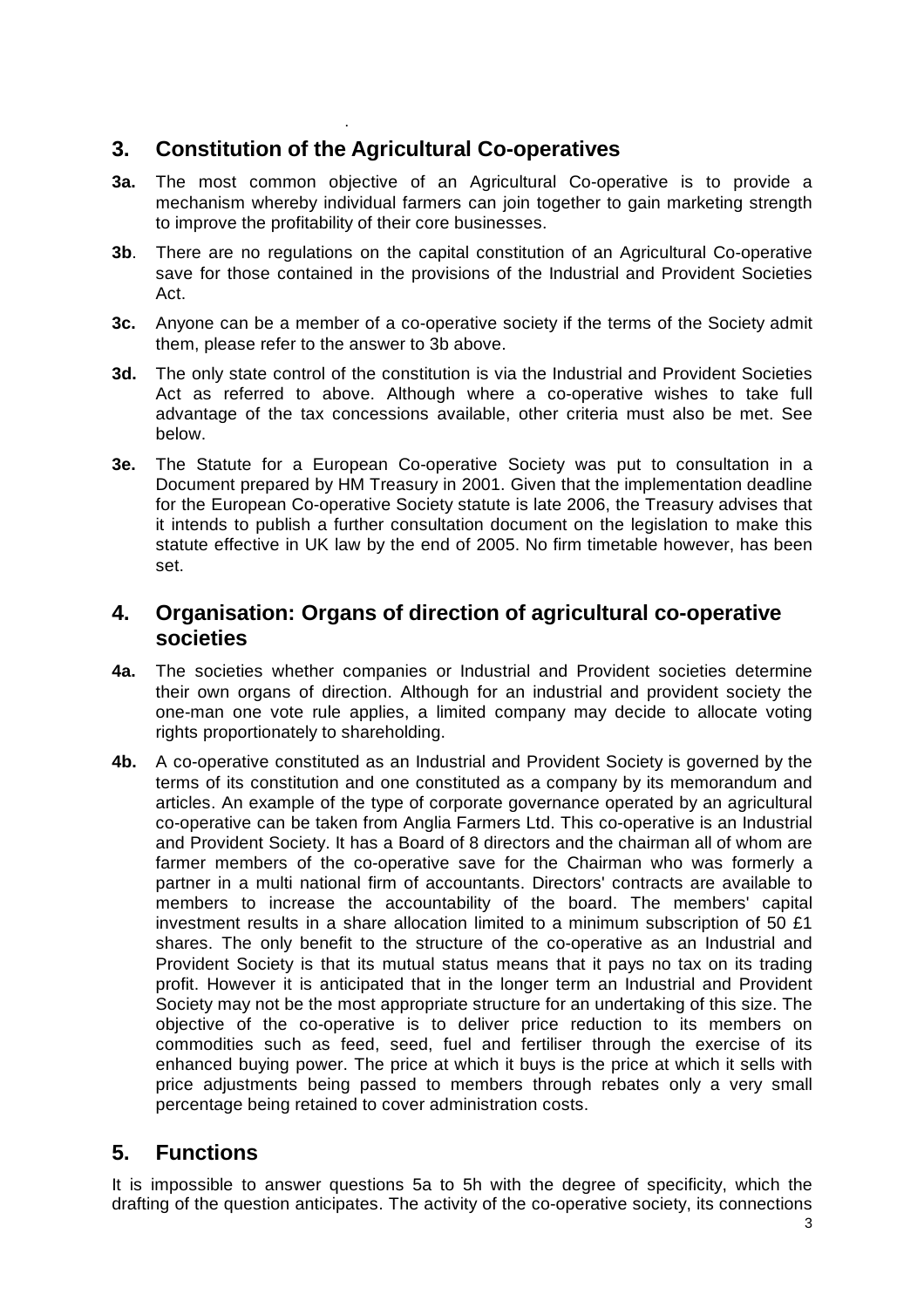with its members and suppliers, the responsibilities of company members and the means of transmission of shares, are all matters to be specified individually by the memorandum and articles of the society if it is a company, or its constitution if it is an industrial and provident society.

There are no fixed rules on the way the company must interact, the obligations of its members, the means of transmission of shares or the allocation of its profits and reserve funds. All these are matters to be determined either by the board in a meeting or the members in a general meeting according to the individual constitution of the society or company.

The officers and directors of companies have obligations to third parties and a fiduciary duty to the company itself. There are similar statutory obligations for the officers of Industrial and Provident Societies but these are not particular to Agricultural Co-operatives. To take an example to illustrate the role of the co-operative in determining farming production methods: OMSCO (the Organic Milk Suppliers Co-operative) is a co-operative organisation of 300 farmers. Originally constituted as an Industrial and Provident society it now trades as a private limited company. Members of the co-operative who supply milk are required to maintain their certification with both the Soil Association (the Organic standards certification body) and National Dairy Farm Assured. Both of these bodies put independent inspectors on the farm to monitor that the organic and animal welfare standards prescribed by the certification schemes are adhered to. The co-operative itself monitors quality by weekly random milk testing. The objective of the co-operative is the collective marketing of organic milk. However it has only been able to survive and thrive due to a unique niche marketing opportunity with a local yogurt manufacturer Yogurt Valley. The co-operative has a rolling 3 year purchase agreement with Yogurt Valley which guarantees farmers a fixed price for their mile and increasing volumes of milk to supply. Yogurt Valley also provides a bonus scheme to co-operative members which gives them a share of Yogurt Valley's profits. This situation is unusual and has arisen due to the high value which the manufacturer/customer places on sustainable, organic raw materials and not with any power in the market which lies with the co-operative producers.

#### **5.1 Tax**

.

To benefit from taxation as an Agricultural Co-operative the constitution of the society (the co-operative must be constituted as an industrial and provident society to benefit from the special tax concessions) must provide that:

- only members can use the facilities and services the co-operative provides;
- if the co-operative is a marketing agency;
- the co-operative sells on behalf of the growers and never owns the produce;
- members agree to market a certain amount of produce through the co-operative or an amount for processing;
- any surplus is shared out among members according to the amount of business which the co-operative society has taken;

If these criteria are met then surpluses arising from transactions with and services provided to the members of the co-operative are exempt from Corporation Tax. This means that the co-operatives liability for Corporation Tax arises only in respect of profits generated through transactions with non-members and other sources such as bank interest, rents and capital gains.

Model terms are available to co-operatives so that they can conduct business upon mutual terms that benefit from the tax breaks in BIM24020.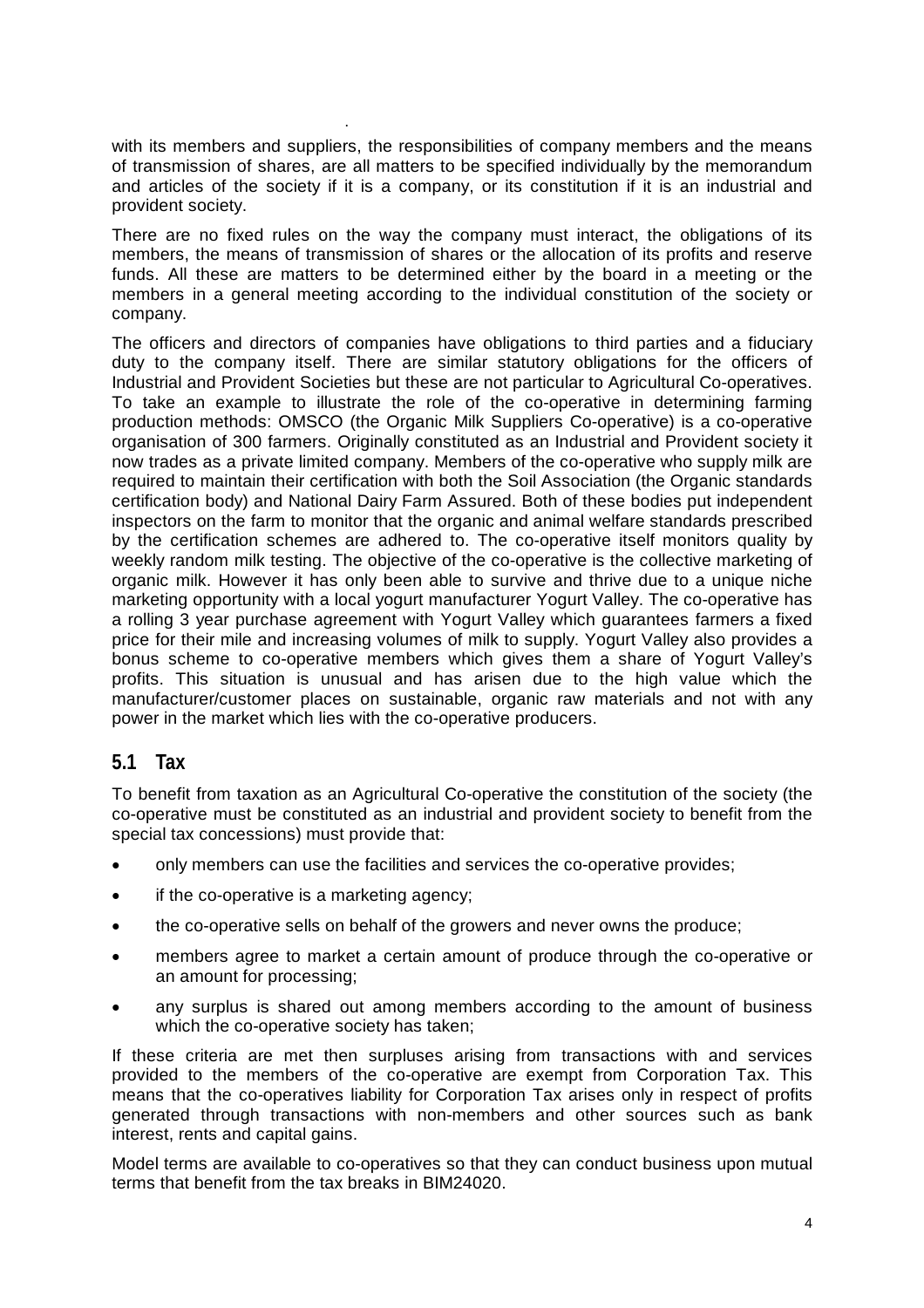Members cannot deduct a loan to a co-operative from their income when calculating the income upon which income tax is payable.

Where a co-operative is engaged in mutual trading:

.

- its operating surplus is not liable to Corporation Tax;
- its operating deficit is not a trading loss allowable against its members income tax;
- it may not claim capital allowances in respect of capital expenditure incurred for the mutual trade; and
- its liability to corporation tax will be confined to other profits bank interest capital gains and the profits of any non mutual trade derived from trading with any non members,

#### **5.2 Competition**

There can be problems with competition law in some circumstances and the Office of Fair Trading (OFT) issued a guidance paper in July 2004 to deal with this issue.

The key rules relevant to collaboration in the farming industry are the Competition Act, Articles 81 and 82 of the EC Treaty and the Enterprise Act.

Under the Enterprise Act, the OFT reviews mergers between undertakings it has a duty to refer to the Competition Commission for further investigation any mergers which it believes have resulted or may be expected to result in a substantial lessening of competition in a UK market.

The OFT recognises the particular position of the agriculture sector and in particular the aims of the Common Agricultural Policy. When applying competition law the OFT must respect the objectives of the CAP to make sure they are not made impossible by the application of competition law. Nevertheless agricultural co-operatives are subject to competition rules.

Most forms of collaboration do not raise any competition problems. It is only where cooperation could appreciably affect the competitive process, by fixing prices, sharing markets or limiting production that the OFT is likely to be concerned.

Some forms of agricultural collaboration are excluded from the Competition Act, agreements between farmers or farmer's associations which concern:

- the production for sale of agricultural products, including livestock, dairy meat and fish products as well as fruit, and vegetables and other crops; or
- the use of joint facilities for the storage treatment and processing of agricultural products.

But the exclusion only applies if the agreements meet certain conditions, the main ones being that the agreements are only between farmers or associations of farmers. For example an agreement between a group of dairy farmers and milk processors would not come within the exclusion nor would an agreement between livestock farmers and slaughterhouses.

Crucially the agreement does not involve an obligation on the farmers to charge identical prices for their products. Arrangements whereby farmers agree to sell through a cooperative and take whatever price the co-operative realises in the market should, however, benefit from the exclusion. The OFT can withdraw the UK agricultural exclusion where it considers hat the co-operation is likely or intended substantially and unjustifiably to prevent, restrict or distort competition. The OFT would give the parties an opportunity to discuss the operation of the agreement before withdrawing the exclusion.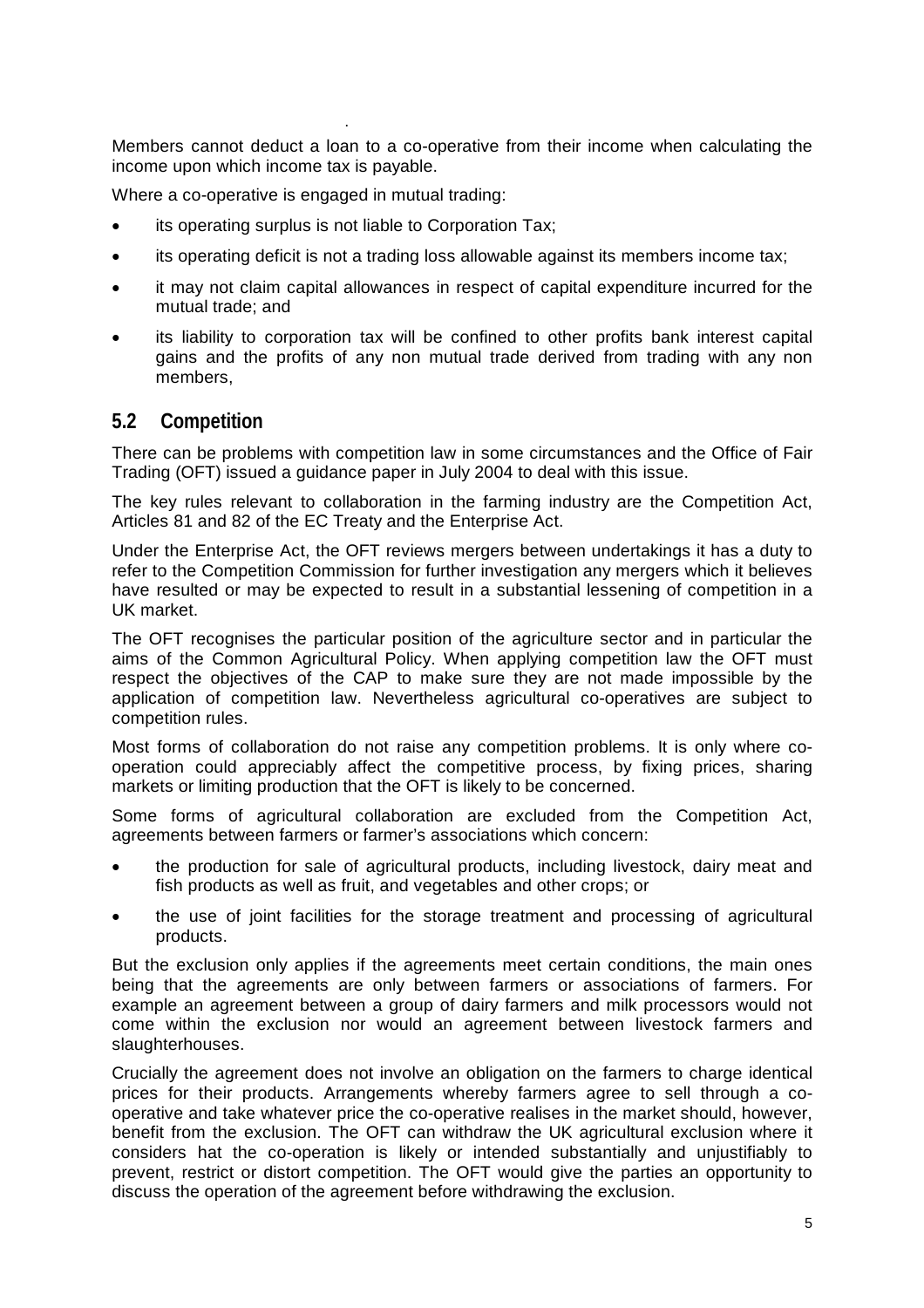An agreement between a farmer's association and another business, for example a buyer in the food chain, may be a vertical agreement. Vertical agreements are excluded from the chapter one prohibition provided that they do not include price fixing. But the law is changing. From 1 May 2005, the UK vertical agreements exclusion will be revoked and businesses will need to satisfy themselves that they are able to benefit from the EC rules exempting vertical agreements which will also apply in UK law. To benefit from these exemptions the agreement must not involve any of a small number of restrictions including price fixing and the parties must not have market shares exceeding 30 per cent of the relevant market.

The agricultural exclusion does not apply to the prohibition on abuse of a dominant position. A dominant position exists when an undertaking has substantial market power. It is highly unlikely that any individual farmer or local co-operatives will hold a dominant position but a national co-operative may do so if the relevant market is not international.

Co-operatives have insufficient market share to influence the organisation of markets for the produce, which they supply. The majority of Agricultural Co-operatives are on a small scale and exist either for the joint procurement of supplies for farms, the sharing of machinery as machinery rings or the marketing of agricultural produce.

### **6. Dissolution**

.

There are no special rules relating to the dissolution of an Agricultural Co-operative society. The rules are determined by its constitution as an Industrial or Provident Society or a Company.

A Company as wound up (dissolved) upon the making of an application to the court by the members of the company or by its creditors in the event that the company becomes insolvent and cannot pay its debts.

An Industrial and Provident Society may be dissolved by an instrument of dissolution to which at least three quarters of the members have given their consent by signing the instrument. An application is then made to the Financial Services Authority to terminate the Societies' registration on the basis of the instrument of dissolution.

## **7. Organisation**

There has not been any recent restructuring of co-operatives in the UK. They remain a minority undertaking without a significant size or financial stake in the market.

There are no specific legal obstacles to the merger or restructuring of co-operatives they are merely subject to the general provisions of the legislation under which they are constituted. It is not necessary for the merged co-operative to even retain the same legal structure as the founder Organisations. Anglia Farmers Limited is an Industrial and Provident Society formed through the merger of two limited Companies – Loddon Farmers Limited and Mid-Norfolk Farmers Limited, both Norfolk based agricultural buying groups. Staff issues were resolved under TUPE regulations to the new company. The company has since grown further through the acquisition of the Northamptonshire-based Samuel Rose buying group, this was a take over not a merger with the acquiring company imposing its culture and process on the other, The buying group was not a co-operative but part of the larger Samuel Rose Property consultant company.

#### **8. Federation of the Co-operative Societies**

The Federation of Agricultural Co-operatives (UK) Ltd doesn't exist anymore. It was an independent representative organisation for producer-controlled businesses. It was the UK forum for developing strategies on their behalf. The FAC paid the UK contribution to